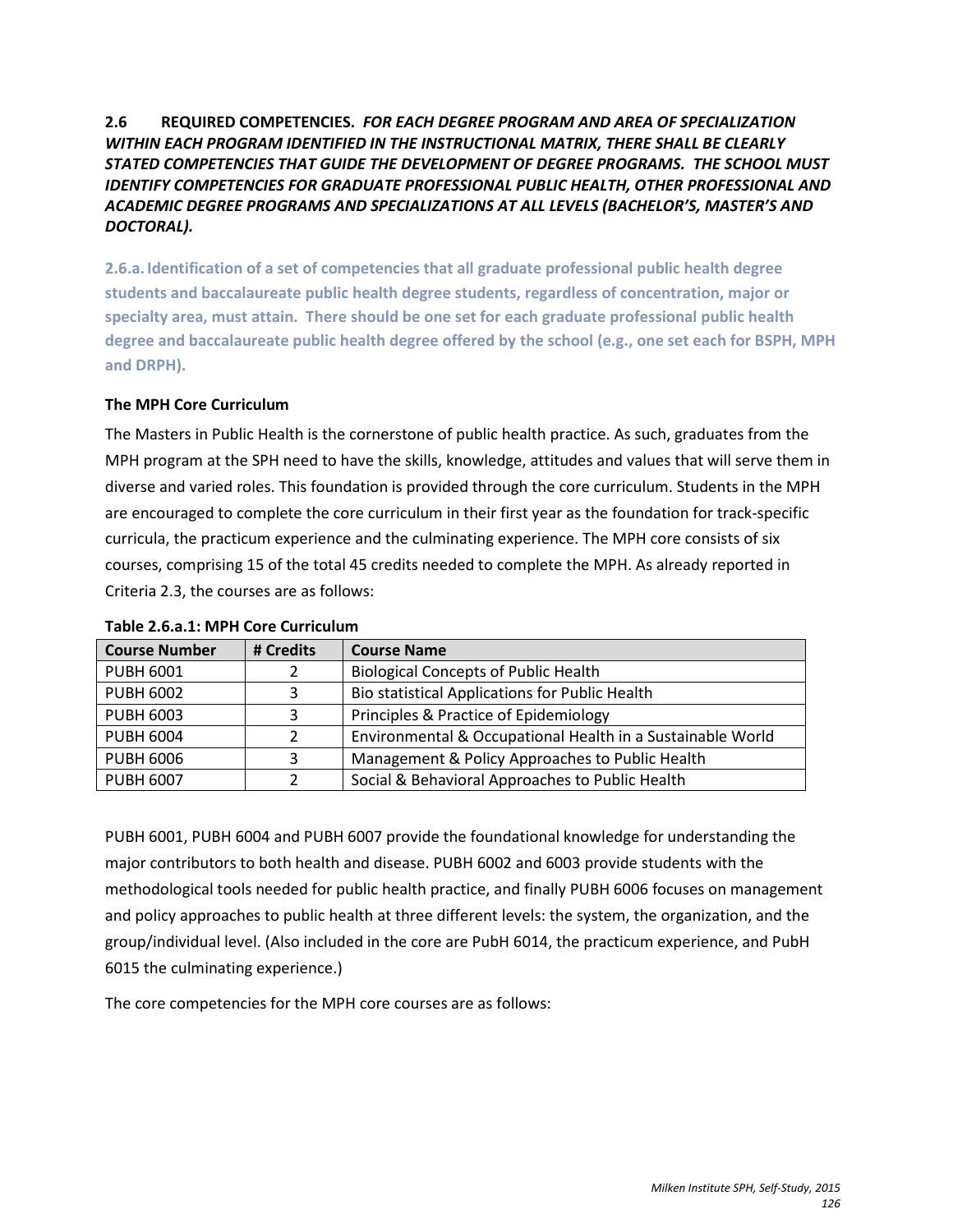#### **Table 2.6.a.2.: MPH Core Competencies**

|                                                                               |     | PUBH 6001 PUBH 6002 PUBH 6003 PUBH 6004 PUBH 6006 PUBH 6007 |     |   |   |     |
|-------------------------------------------------------------------------------|-----|-------------------------------------------------------------|-----|---|---|-----|
| Program specific competencies                                                 |     |                                                             |     |   |   |     |
| 1. Describe the major contributors to health and how they relate to           |     |                                                             |     |   |   |     |
| important communicable and noncommunicable diseases in public                 | I,D |                                                             |     |   |   | I,D |
| health.                                                                       |     |                                                             |     |   |   |     |
| 2. Describe the social, legal, ethical, economic, and political context of    |     |                                                             |     | D | D |     |
| contemporary public health problems.                                          |     |                                                             |     |   |   |     |
| 3. Describe the multidisciplinary nature of contemporary public health        |     |                                                             |     |   |   |     |
| issues and the role that various professionals play in addressing these       |     |                                                             |     |   | D |     |
| issues.                                                                       |     |                                                             |     |   |   |     |
| 4. Build effective oral and written communication skills for communicating    |     | п                                                           |     |   | M | I,D |
| with lay and public health audiences.                                         |     |                                                             |     |   |   |     |
| 5. Identify and apply appropriate statistical analytical tools for hypothesis |     | I,D                                                         |     |   |   |     |
| testing (inferential statistics) and estimation.                              |     |                                                             |     |   |   |     |
| 6. Understand the historical context of some milestone public health          |     |                                                             |     |   |   |     |
| interventions through the past century.                                       |     |                                                             |     |   |   |     |
| 7. Apply descriptive techniques commonly used to summarize public             |     | I,D                                                         | H   |   | D |     |
| health data.                                                                  |     |                                                             |     |   |   |     |
| 8. Interpret the results of statistical analyses in public health and health  |     |                                                             |     |   | D |     |
| services research literature.                                                 |     |                                                             |     |   |   |     |
| 9. Use epidemiological data to in inform scientific, ethical, economic, and   |     |                                                             | I,D |   | D |     |
| political discussions and health issues.                                      |     |                                                             |     |   |   |     |
| 10. Synthesize relevant information in order to analyze policy implications   |     |                                                             |     |   | D |     |
| and participate in policy development.                                        |     |                                                             |     |   |   |     |
| 11. Describe a public health problem in terms of magnitude, person, time      |     | п                                                           | I,D |   | M | I,D |
| and place.                                                                    |     |                                                             |     |   |   |     |
| 12. Work collaboratively with decision-makers, stakeholders, and              |     |                                                             |     |   | M |     |
| colleagues with a variety of viewpoints to achieve policy goals.              |     |                                                             |     |   |   |     |
| 13. Assess key microeconomic concepts, including supply and demand,           |     |                                                             |     |   |   |     |
| markets, taxes and subsidies, public goods and the case for government        |     |                                                             |     |   |   |     |
| lintervention.                                                                |     |                                                             |     |   |   |     |
| 14. Describe steps and procedures for the planning, implementation and        |     |                                                             |     |   | D | I,D |
| evaluation of public health programs and interventions.                       |     |                                                             |     |   |   |     |

*I= Introduced D= Developed M= Mastered*

*Note: The syllabi for the core courses do not include competencies, but rather a list of learning outcomes for each course.*

#### **DRPH**

Four departments in the School offer the DrPH; however, all DrPH students are required to take the common core outlined the following table. The goals of the core curriculum are to develop students prepared to succeed at the program-specific level, obtain in depth skills in research methodologies and develop leadership qualities. Core competencies and level of development per course are provided in the table. These competencies were developed by the DrPH curriculum committee and are reviewed annually. Note: PUBH 8404 through PUBH 8412 are track-specific Seminars that are only taken by the DrPH students in that track. Therefore students only register for two of these eight courses. The other nine courses are taken by all DrPH students. A list of course numbers and names are shown in the following tables: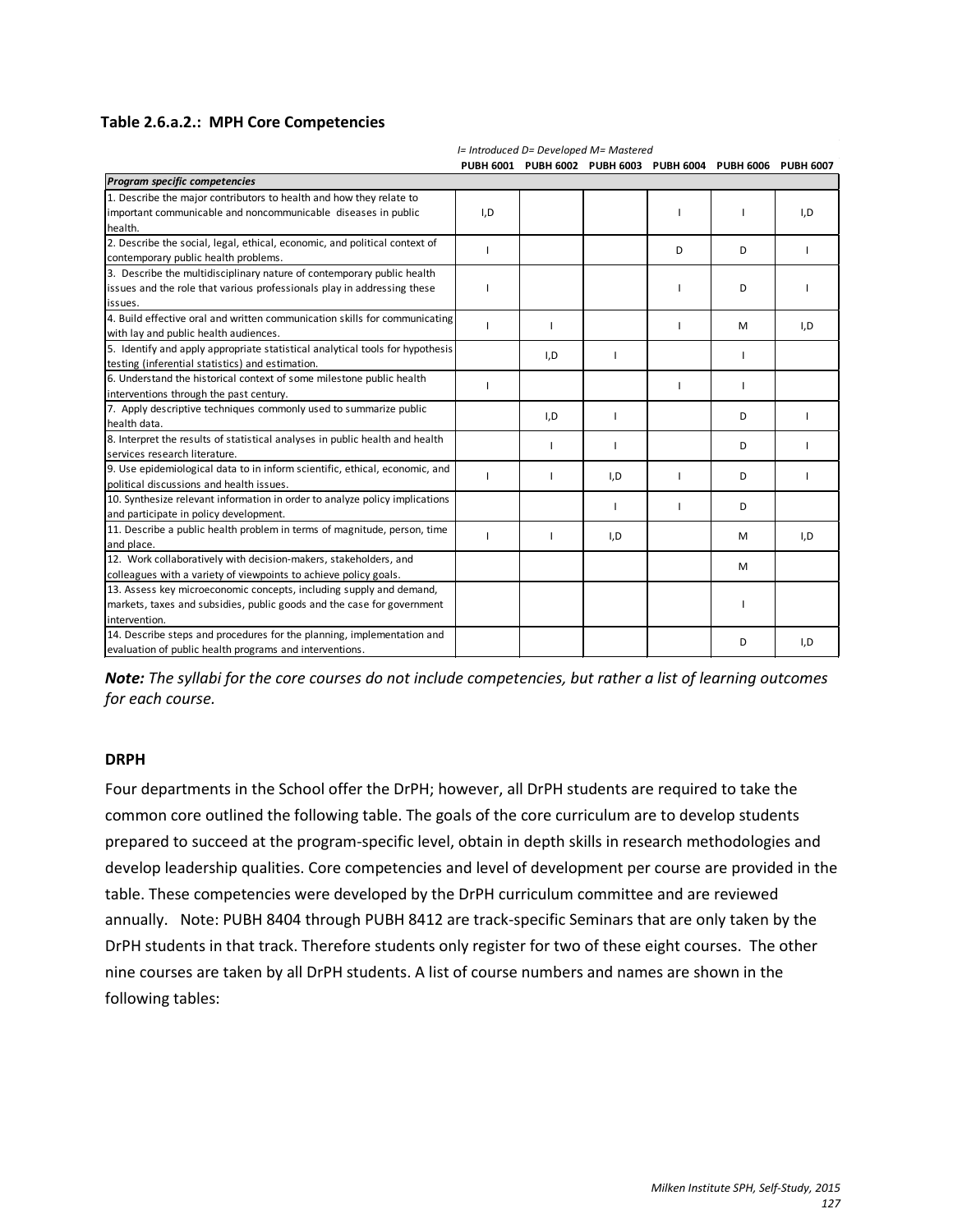| <b>Course Number</b> | <b>Course credits</b> | <b>Course Name</b>                                     |
|----------------------|-----------------------|--------------------------------------------------------|
| PubH 8401            | 3                     | Foundations of PH Leadership & Practice (Seminar)      |
| PubH 8402            | $\overline{2}$        | Leadership in Public Health Practice & Policy          |
| PubH 8404            | 3                     | Advanced Topics - Health Systems & Health Policy       |
|                      |                       | Research                                               |
| PubH 8405            | 3                     | Advanced Health Economics Research                     |
| PubH 8406            | 3                     | Advanced Topics - Health Research/Global Health        |
| PubH 8407            | 3                     | Advanced Topics - Health Leadership/Internt'l Settings |
| PubH 8409            | 3                     | Advanced Topics - Health Comm Research                 |
| PubH 8411            | 3                     | Advanced Topics - Principles of Human Health Risk      |
|                      |                       | Science                                                |
| <b>PubH 8412</b>     | 3                     | Advanced Topics - EOH Research and Practice            |
| PubH 8416            | 3                     | <b>Study Design &amp; Evaluation Methods</b>           |
| <b>PubH 8417</b>     | 3                     | <b>Qualitative Research Methods &amp; Analysis</b>     |
| <b>PubH 8418</b>     | 3                     | <b>Applied Statistical Analysis</b>                    |
| PubH 8419            | 3                     | Measurement in PH & Health Services Research           |
| <b>PubH 8420</b>     | 3                     | <b>Advanced Analysis &amp; Dissemination</b>           |
| <b>PubH 8422</b>     | $\overline{2}$        | Advanced Health Care & PH Research Design              |
| <b>PubH 8423</b>     | $1 - 12$              | <b>Dissertation Research</b>                           |

**Table 2.6.a.3: DrPH Core Curriculum and Competencies**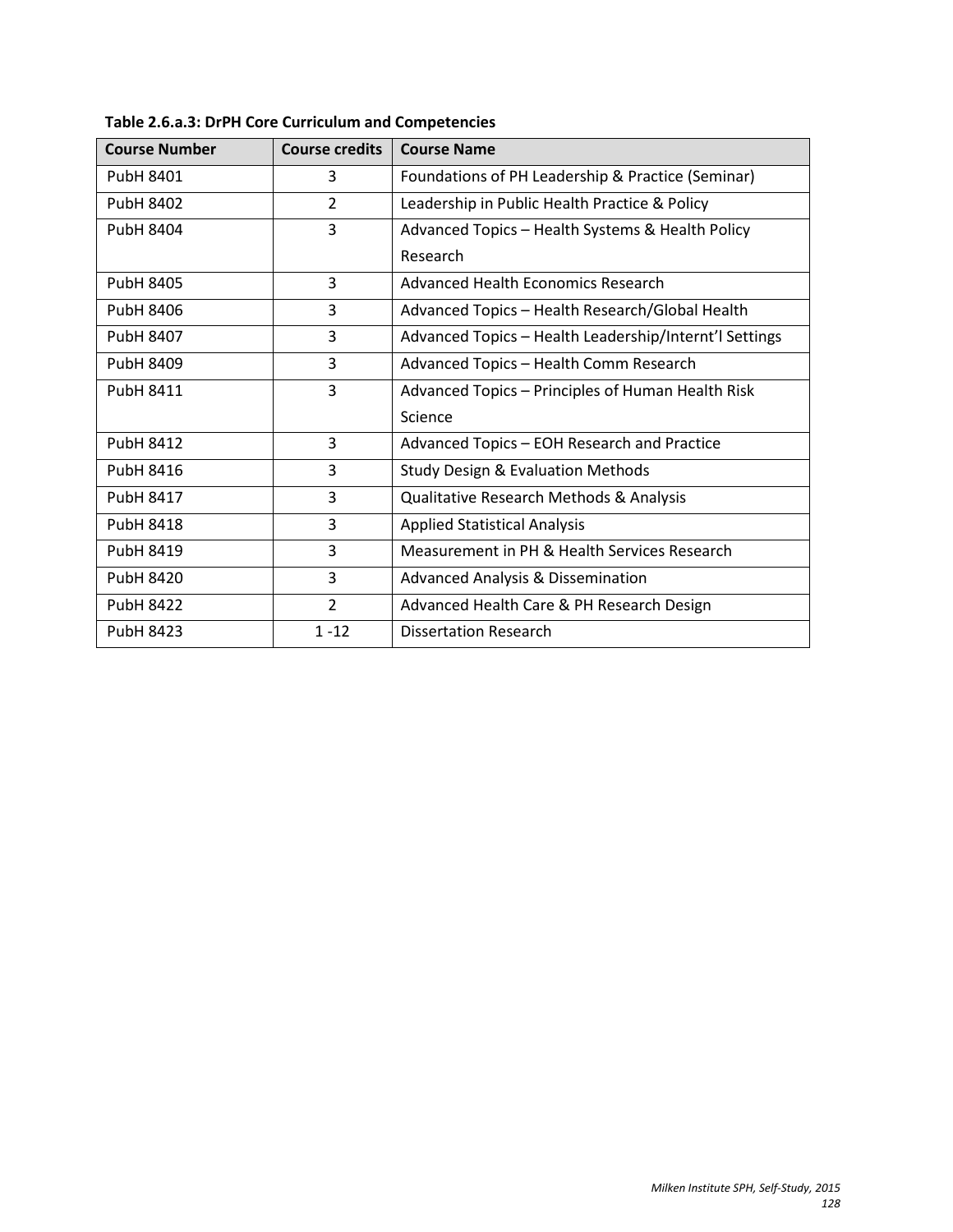|                                                                                                           | l=Introduced |             | D=Developed | M= Mastered |             |             |             |      |             |             |             |             |             |             |             |             |             |
|-----------------------------------------------------------------------------------------------------------|--------------|-------------|-------------|-------------|-------------|-------------|-------------|------|-------------|-------------|-------------|-------------|-------------|-------------|-------------|-------------|-------------|
|                                                                                                           | <b>PUBH</b>  | <b>PUBH</b> | <b>PUBH</b> | <b>PUBH</b> | <b>PUBH</b> | <b>PUBH</b> | <b>PUBH</b> | PUBH | <b>PUBH</b> | <b>PUBH</b> | <b>PUBH</b> | <b>PUBH</b> | <b>PUBH</b> | <b>PUBH</b> | <b>PUBH</b> | <b>PUBH</b> | <b>PUBH</b> |
|                                                                                                           | 8401         | 8402        | 8404        | 8405        | 8406        | 8407        | 8408        | 8409 | 8411        | 8412        | 8416        | 8417        | 8418        | 8419        | 8420        | 8422        | 8423        |
| <b>DrPH Core Competencies</b>                                                                             |              |             |             |             |             |             |             |      |             |             |             |             |             |             |             |             |             |
| Analyze a public health problem and determine appropriate                                                 |              |             |             |             |             |             |             |      |             |             |             |             |             |             |             |             |             |
| sources of data and methods for problem identification, program                                           | D            | D           |             |             | D           | M           | M           | M    |             |             | D           | D           | D           | D           | D           | м           | М           |
| planning, implementation, monitoring, and evaluation.                                                     |              |             |             |             |             |             |             |      |             |             |             |             |             |             |             |             |             |
| Develop and analyze hypotheses and research propositions that                                             |              |             |             |             |             |             |             |      |             |             |             |             |             |             |             |             |             |
| can be tested by appropriate quantitative or qualitative research                                         |              |             | D           | D           | D           | М           | M           | M    |             |             | D           | D           | D           | D           | D           | м           | М           |
| designs and methodologies.                                                                                |              |             |             |             |             |             |             |      |             |             |             |             |             |             |             |             |             |
| Evaluate research tools including research design, statistical                                            |              |             |             |             |             |             |             |      |             |             |             |             |             |             |             |             |             |
| analysis data collection instruments and measurement systems.                                             |              |             | D           |             | D           | D           | D           | D    |             |             | D           | D           | D           | D           | D           | м           | М           |
| Apply epidemiological and biostatistical techniques to studies                                            |              |             |             |             |             |             |             |      |             |             |             |             |             |             |             |             |             |
| designed to assure effective practice and policy decision-making in                                       |              |             |             |             |             |             |             |      |             |             |             |             |             |             |             |             |             |
| a field within public health. Students will possess epidemiological                                       |              |             |             |             |             |             |             |      |             |             |             |             |             |             |             |             |             |
| and biostatistical concepts/techniques necessary to successfully                                          |              |             |             |             |             |             |             |      |             |             | D           |             | D           | D           | D.          | м           | м           |
| analyze and apply the results to epidemiological research to                                              |              |             |             |             |             |             |             |      |             |             |             |             |             |             |             |             |             |
| making and implementing complex decisions in a field within                                               |              |             |             |             |             |             |             |      |             |             |             |             |             |             |             |             |             |
| public health and related to public health practice.                                                      |              |             |             |             |             |             |             |      |             |             |             |             |             |             |             |             |             |
| Design and conduct a qualitative study using appropriate theory                                           |              |             |             |             |             |             |             |      |             |             |             | D           |             |             |             |             |             |
| and methods.                                                                                              |              |             |             |             |             |             |             |      |             |             |             |             |             |             |             |             |             |
| Synthesize and evaluate research conducted by others.                                                     |              |             | M           |             |             | D           |             |      | D           |             | M           | M           |             | D           | M           | M           | M           |
| Design strategies to accurately and effectively describe public                                           |              |             |             |             |             |             |             |      |             |             |             |             |             |             |             |             |             |
| health, economic, administrative, legal, social, political, and                                           |              |             | D           | D           | D           | D           | M           | D    | D           |             | D           | D           | D           | D           | D.          | D           | м           |
| cultural implications of different health policy options.                                                 |              |             |             |             |             |             |             |      |             |             |             |             |             |             |             |             |             |
| Present public health data and research syntheses to scientific                                           |              | D           | M           |             | D           | D           | M           |      |             |             | D           | D           | D           |             | D.          | D           | М           |
| and professional audiences and the public.                                                                |              |             |             |             |             |             |             |      |             |             |             |             |             |             |             |             |             |
| Defend the feasibility and expected outcomes of different policy                                          |              |             |             |             |             |             |             |      |             |             |             |             |             |             |             |             |             |
| options and transform them into organizations, plans, processes,                                          | -1           | D           |             |             | D           | D           |             |      |             |             | D           |             |             |             | M           | D           | М           |
| and programs.                                                                                             |              |             |             |             |             |             |             |      |             |             |             |             |             |             |             |             |             |
| Appraise the dynamic forces that contribute to cultural diversity                                         |              |             |             |             | D           | D           | D           |      |             |             | D           |             | D           |             |             |             |             |
| and develop responsive plans and programs.<br>Assess the determinants of health and illness, factors that |              |             |             |             |             |             |             |      |             |             |             |             |             |             |             |             |             |
| contribute to health promotion and disease prevention, and factors                                        |              |             |             |             |             |             |             |      |             |             |             |             |             |             |             |             |             |
| that influence the use and cost of public health services in a                                            | D            |             | D           |             | D           | D           | D           | M    |             |             | D           |             |             |             | M           | D           | м           |
|                                                                                                           |              |             |             |             |             |             |             |      |             |             |             |             |             |             |             |             |             |
| population.<br>Describe the theory of organizational structure and its relation to                        |              |             |             |             |             |             |             |      |             |             |             |             |             |             |             |             |             |
| professional practice.                                                                                    |              | D           | D           |             |             |             |             |      |             |             |             |             |             |             |             |             |             |
| Support a culture of ethical standards of conduct in the research                                         |              |             |             |             |             |             |             |      |             |             |             |             |             |             |             |             |             |
| process and within organizations and communities.                                                         |              |             |             |             | D           | D           |             |      |             |             | D           | D           |             | D           | M           | D           | М           |
| Lead a team of diverse professionals reflecting shared values and                                         |              |             |             |             |             |             |             |      |             |             |             |             |             |             |             |             |             |
| vision to achieve specific objectives.                                                                    |              | D           |             |             |             |             |             | M    |             |             | D           |             |             |             |             |             |             |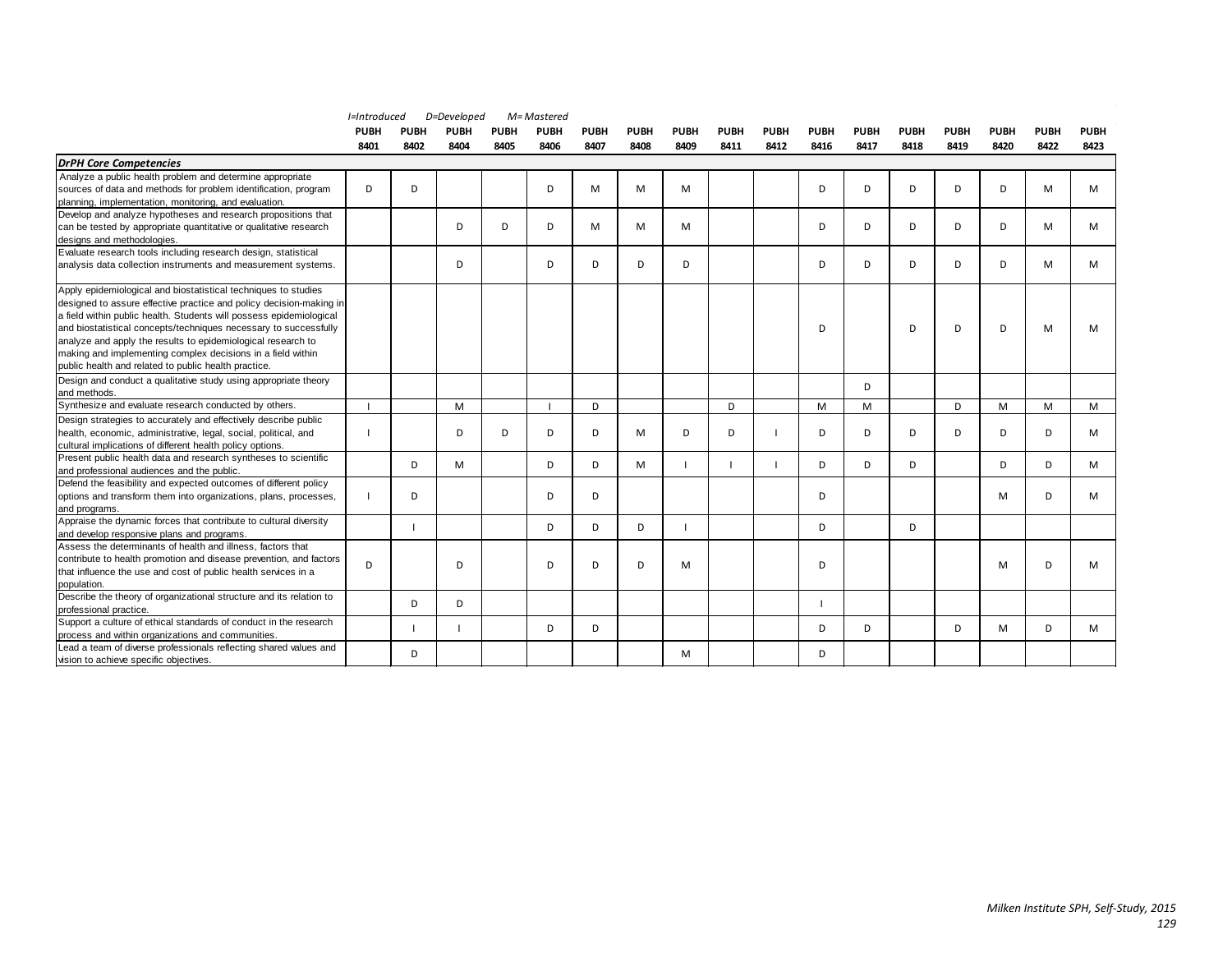# **Table 2.6.a.4.: Core Competency Charts for other degrees**

#### **MHA\* Core:**

| Domain                                    | Competency                                     | Competency Description                                                                                                                                      | <b>Proficiency Level</b> |
|-------------------------------------------|------------------------------------------------|-------------------------------------------------------------------------------------------------------------------------------------------------------------|--------------------------|
| Leadership                                | Leading and managing others                    | Displays the ability to effectively manage individuals and teams towards achieving<br>the goals associated with organizational excellence                   | Evaluation               |
| Leadership                                | Ability for honest self-assessment             | Exhibits the ability to assess their own strengths and weaknesses with the objective<br>of continuously capitalizing on strengths and reducing weaknesses   | <b>Evaluation</b>        |
| Comm & Relationship<br>Management         | Speaking to groups                             | Exhibits the ability to effectively express ideas and concepts to many different types<br>of audiences verbally                                             | Evaluation               |
| Comm & Relationship<br>Management         | Working in teams                               | Utilizes a set of team-building functions to facilitate effective group behavior                                                                            | Synthesis                |
| <b>Business Skills and</b><br>Knowledge   | Solving business problems and making decisions | Possesses the ability to utilize decision making processes that leads to the selection of<br>the most optimal course of action from a group of alternatives | Evaluation               |
| <b>Business Skills and</b><br>Knowledge   | Planning and managing projects                 | Demonstrate the ability to plan, organize, and manage resources to bring about the<br>successful completion of specific project goals and objectives        | Application              |
| Professionalism                           | Professional and community contribution        | Addresses population wellness by evaluating and implementing activities designed to<br>improve the health and wellness of both individuals and populations  | Synthesis                |
| Professionalism                           | Time management                                | The ability to effectively manage the time of self and others with the goal of<br>maximizing organizational effectiveness                                   | Evaluation               |
| Healthcare Knowledge Healthcare personnel |                                                | Demonstrate an understanding of the breadth of healthcare personnel along with<br>demographic, employment and salary implications                           | Application              |
|                                           | Healthcare Knowledge Standards and regulations | Demonstrate the ability to understand and apply healthcare regulations including<br>those from governmental and non-governmental agencies and organizations | Application              |

\*MHA competency map is provided in the format required by CAHME.

#### **BS, PUBLIC HEALTH**

|                                                                                                                                                                                         | I=Introduced | D=Developed |   | M= Mastered | <b>PUBH</b> | <b>PUBH</b>                                                                     |   |   |       |       |
|-----------------------------------------------------------------------------------------------------------------------------------------------------------------------------------------|--------------|-------------|---|-------------|-------------|---------------------------------------------------------------------------------|---|---|-------|-------|
|                                                                                                                                                                                         |              |             |   |             |             | PUBH 1101 PUBH 1102 PUBH 2110 PUBH 2112 PUBH 3130 PUBH 3131 PUBH 3132 PUBH 3133 |   |   | 3135W | 4140W |
| <b>Program Specific Competencies</b>                                                                                                                                                    |              |             |   |             |             |                                                                                 |   |   |       |       |
| Assess the impact of historical, cultural political,<br>environmental, behavioral, and socio-economic<br>factors on population/community health and<br>health status.                   |              |             |   | D           |             |                                                                                 | D | D | D     | M     |
| Describe the organization, financing, and delivery<br>of health services and public health systems.                                                                                     |              |             |   |             | D           |                                                                                 |   | D | D     |       |
| Describe the underlying biological factors relating<br>to prominent public health issues and discuss how<br>these factors inform interventions to improve<br>population health.         |              |             | D | D           |             | D                                                                               | D | D |       | M     |
| Critically review multiple types of research,<br>develop an understanding of data and research,<br>and develop and evaluate public health<br>interventions based on available evidence. |              |             |   |             |             | D                                                                               | D |   |       | M     |
| Evaluate policy, behavioral, environmental, and<br>systems options for addressing current public<br>health and health care concerns.                                                    |              |             |   | D           | D           |                                                                                 | D | D | D     | M     |
| Communicate public health concepts and analysis<br>clearly and persuasively.                                                                                                            |              |             | D | D           | D           | D                                                                               | D | D | D     | M     |
| Use an interdisciplinary/integrative approach to<br>address public health issues.                                                                                                       |              |             |   |             |             |                                                                                 |   | D | D     | M     |

PUBH 1101: Introduction to Public Health & Health Services PUBH 3131: Epidemiology: Measuring Health and Disease PUBH 2110: Public Health Biology PUBH 3133: Global Health & Development PUBH 2112: Principles o Health Education and Health Promotion PUBH 3133W: Health Policy PUBH 3130: Health Services Management and Economics PUBH 4140W: Senior Seminar

PUBH 3132: Health and Environment<br>PUBH 3133: Global Health & Development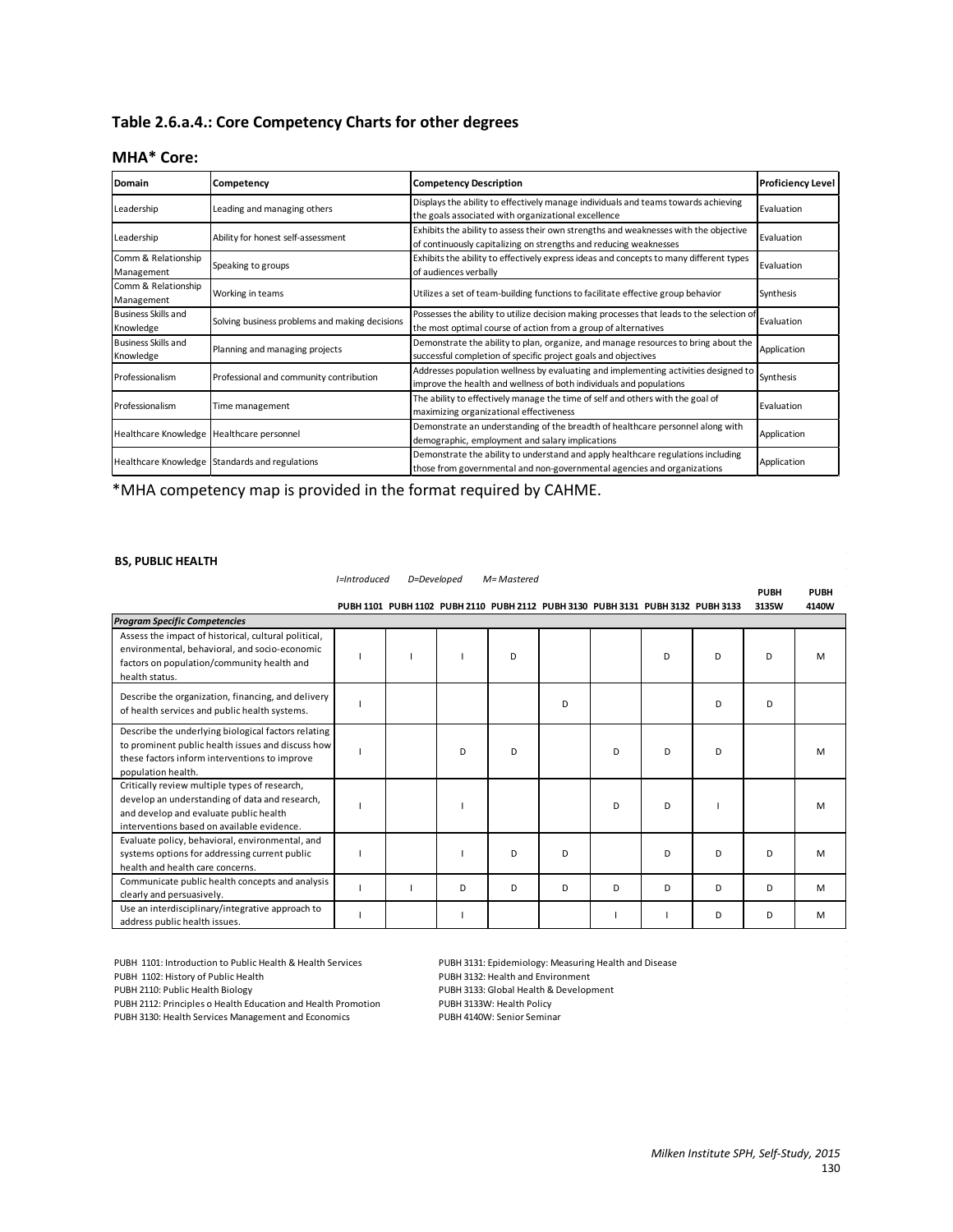# **Table 2.6.a.4.: Core Competency Charts for other degrees, (continued)**

# **\*BS, Exercise Science Core Competencies**

|                                                                                                                                      | I=Introduced   | D=Developed    |                                         | M=Mastered                                    |             |             |             |             |             |             |      |             |
|--------------------------------------------------------------------------------------------------------------------------------------|----------------|----------------|-----------------------------------------|-----------------------------------------------|-------------|-------------|-------------|-------------|-------------|-------------|------|-------------|
|                                                                                                                                      | <b>EXNS</b>    | <b>EXNS</b>    | <b>EXNS</b>                             | <b>EXNS</b>                                   | <b>EXNS</b> | <b>EXNS</b> | <b>EXNS</b> | <b>EXNS</b> | <b>EXNS</b> | <b>EXNS</b> | EXNS | <b>EXNS</b> |
|                                                                                                                                      | 1103           | 1110           | 1111                                    | 2110                                          | 2111        | 2112        | 2113        | 2114        | 2115        | 2116        | 3110 | 4110        |
| <b>Department Core Competetencies</b>                                                                                                |                |                |                                         |                                               |             |             |             |             |             |             |      |             |
| Goal 1: To integrate knowledge of the multiple physiologic                                                                           |                |                |                                         |                                               |             |             |             |             |             |             |      |             |
| responses to exercise (work) at the molecular, cellular, and<br>systems levels.                                                      |                |                |                                         |                                               |             |             |             |             |             |             |      |             |
| a) Students will demonstrate knowledge and understanding of basic                                                                    |                |                |                                         |                                               |             |             |             |             |             |             |      |             |
| concepts of cellular and molecular physiology, human anatomy &                                                                       |                | $\mathbf{I}$   | D                                       | D                                             | D           | D           | M           | D           | M           | D           |      |             |
| physiology, nutrition, and psychology. [Cognitive: levels 1 and 2].                                                                  |                |                |                                         |                                               |             |             |             |             |             |             |      |             |
| b) Students will demonstrate knowledge and understanding of various                                                                  |                |                |                                         |                                               |             |             |             |             |             |             |      |             |
| physiological and behavioral mechanisms underlying the body's                                                                        |                | $\overline{1}$ | D                                       | D                                             | D           | D           | M           |             |             | D           |      |             |
| adaptation to exercise. [Cognitive: levels 1 and 2].                                                                                 |                |                |                                         |                                               |             |             |             |             |             |             |      |             |
| c) Students will apply this knowledge and understanding in designing                                                                 |                |                |                                         |                                               |             |             |             |             |             |             |      |             |
| exercise programs for improving health, function, and performance                                                                    |                | $\mathbf{I}$   | D                                       |                                               |             | D           | M           |             |             | D           |      |             |
| within specific populations. [Cognitive: level 3].                                                                                   |                |                |                                         |                                               |             |             |             |             |             |             |      |             |
| d) Students will organize and internalize this knowledge and                                                                         |                |                |                                         |                                               |             |             |             |             |             |             |      |             |
| understanding in adopting lifestyle choices that promote health                                                                      |                | $\overline{1}$ | D                                       | D                                             |             |             | M           | D           | M           | D           |      |             |
| and wellness. [Affective: levels 4 & 5; Psychomotor: levels 6 &7].                                                                   |                |                |                                         |                                               |             |             |             |             |             |             |      |             |
| e) Students will be able to evaluate the effect of various exercise                                                                  |                |                |                                         |                                               |             |             |             |             |             |             |      |             |
| challenges (interventions) on both short- and long-term human                                                                        |                |                |                                         | D                                             |             | D           |             |             |             |             |      |             |
| adaptations based on their own work and by critiquing the                                                                            |                |                |                                         |                                               |             |             |             |             |             |             |      |             |
| literature. [Cognitive: level 6].                                                                                                    |                |                |                                         |                                               |             |             |             |             |             |             |      |             |
| Goal 2: To develop critical thinking via the process of scientific                                                                   |                |                |                                         |                                               |             |             |             |             |             |             |      |             |
| inquiry and its translation into human health and function. To                                                                       |                |                |                                         |                                               |             |             |             |             |             |             |      |             |
| integrate knowledge of the multiple physiologic responses to                                                                         |                |                |                                         |                                               |             |             |             |             |             |             |      |             |
| exercise (work) at the molecular, cellular, and systems levels.                                                                      |                |                |                                         |                                               |             |             |             |             |             |             |      |             |
| a) Students will demonstrate knowledge and understanding of basic<br>research and statistical methods. [Cognitive: levels 1 and 2].  | $\overline{1}$ |                |                                         |                                               |             |             |             | D           | D           |             |      | M           |
| b) Students will be able to interpret descriptive data, as well as basic                                                             |                |                |                                         |                                               |             |             |             |             |             |             |      |             |
| findings from experimental and from observational studies. [Cognitive:                                                               | T              |                |                                         |                                               | D           |             |             |             |             |             |      | M           |
| level 2].                                                                                                                            |                |                |                                         |                                               |             |             |             |             |             |             |      |             |
| c) Students will synthesize this knowledge and understanding by                                                                      | $\overline{1}$ |                |                                         |                                               |             |             |             |             |             |             |      | M           |
| designing studies to test specific hypotheses. [Cognitive: level 5].                                                                 |                |                |                                         |                                               |             |             |             |             |             |             |      |             |
| d) Students will evaluate and critique the current scientific literature                                                             |                |                |                                         |                                               |             |             |             |             |             |             |      |             |
| for quality of evidence and for relevance to theory and practice.                                                                    |                |                |                                         | J.                                            |             |             |             | D           | D           |             |      | M           |
| [Cognitive: level 6]                                                                                                                 |                |                |                                         |                                               |             |             |             |             |             |             |      |             |
| Goal 3: To develop effective oral and written communication skills,                                                                  |                |                |                                         |                                               |             |             |             |             |             |             |      |             |
| as well as ethical and complex decision making abilities.<br>a) Students will demonstrate the ability to separate complex scientific |                |                |                                         |                                               |             |             |             |             |             |             |      |             |
| concepts into components in order to communicate effectively with                                                                    |                |                |                                         |                                               |             |             |             |             | D           | D           | M    | M           |
| different lay audiences in the community. [Cognitive: level 4].                                                                      |                |                |                                         |                                               |             |             |             |             |             |             |      |             |
| b) Students will demonstrate the ability to synthesize (build) & defend                                                              |                |                |                                         |                                               |             |             |             |             |             |             |      |             |
| an argument based on diverse elements. [Cognitive: levels 5 & 6].                                                                    | $\overline{1}$ |                |                                         |                                               |             |             |             |             |             | D           |      |             |
| c) Students will organize and defend a comprehensive thesis or project                                                               |                |                |                                         |                                               |             |             |             |             |             |             |      |             |
| based on sound evidence and theory. [Cognitive: levels 5 and 6].                                                                     |                |                |                                         |                                               |             |             |             |             |             |             |      | м           |
| d) Students will apply ethical principles to case studies and to real-life                                                           |                |                |                                         |                                               |             |             |             |             |             |             |      |             |
| experiences and issues presented in their courses and in their                                                                       |                |                |                                         |                                               |             |             |             |             |             | D           | M    |             |
| practica/internships. [Cognitive: level 3; Affective: levels 3 and 4].                                                               |                |                |                                         |                                               |             |             |             |             |             |             |      |             |
| e) Students will understand and apply basic skills of career                                                                         | 1              |                |                                         |                                               |             |             |             |             |             |             |      | м           |
| development.                                                                                                                         |                |                |                                         |                                               |             |             |             |             |             |             |      |             |
| Goal 4: To engage in practical learning experiences in order to                                                                      |                |                |                                         |                                               |             |             |             |             |             |             |      |             |
| facilitate the translation and application of exercise science and                                                                   |                |                |                                         |                                               |             |             |             |             |             |             |      |             |
| nutrition science to the community.<br>a) Students will integrate scientific theory and principles through                           |                |                |                                         |                                               |             |             |             |             |             |             |      |             |
| laboratory and community-based experiences. [Cognitive: levels 4&5]                                                                  |                | $\mathbf{I}$   | D                                       | D                                             | D           | D           | M           |             |             | D           | M    |             |
| b) Students will successfully complete a practical experience (or                                                                    |                |                |                                         |                                               |             |             |             |             |             |             |      |             |
| internship) within a public or private sector of industry, government, or                                                            |                |                |                                         |                                               |             |             |             |             |             |             | M    |             |
| community. [Affective: levels 3 & 4].                                                                                                |                |                |                                         |                                               |             |             |             |             |             |             |      |             |
| c) Students will create a product (e.g., thesis, training manual;                                                                    |                |                |                                         |                                               |             |             |             |             |             |             |      |             |
| curriculum; web site) for use in promoting some aspect of health,                                                                    |                |                |                                         |                                               |             |             |             |             |             |             |      | М           |
| function, or performance among the community. [Cognitive: level 5].                                                                  |                |                |                                         |                                               |             |             |             |             |             |             |      |             |
|                                                                                                                                      |                |                |                                         |                                               |             |             |             |             |             |             |      |             |
| EXNS 1103: Professional Foudnations in Exercise Science                                                                              |                |                | <b>ESNS 2115: Nutrition Sciences II</b> |                                               |             |             |             |             |             |             |      |             |
| EXNS 1110: Applied Anatomy Physiology I                                                                                              |                |                | EXNS 3110: Internship                   | EXNS 2116: Exercise and Health Psychology     |             |             |             |             |             |             |      |             |
| EXNS 1111: Applied Anatomy Physiology II<br>EXNS 2110: Prevention & Care of Injury                                                   |                |                |                                         | EXNS 4110: Current Issues in Exercise Science |             |             |             |             |             |             |      |             |
| EXNS 2111: Exercise Physiology I                                                                                                     |                |                |                                         | EXNS 3121: Medical Issues in Sports Medicine  |             |             |             |             |             |             |      |             |
| EXNS 2113: Kinesiology                                                                                                               |                |                |                                         | EXNS 3125: Athletic Training Practicum        |             |             |             |             |             |             |      |             |
| EXNS 2114: Nutrition Sciences I                                                                                                      |                |                |                                         |                                               |             |             |             |             |             |             |      |             |
|                                                                                                                                      |                |                |                                         |                                               |             |             |             |             |             |             |      |             |

*\*Note- the BS, Exercise Science is currently being revised to comply with new General Education Requirements at the University level. See Criteria 2.10 for additional explanation.*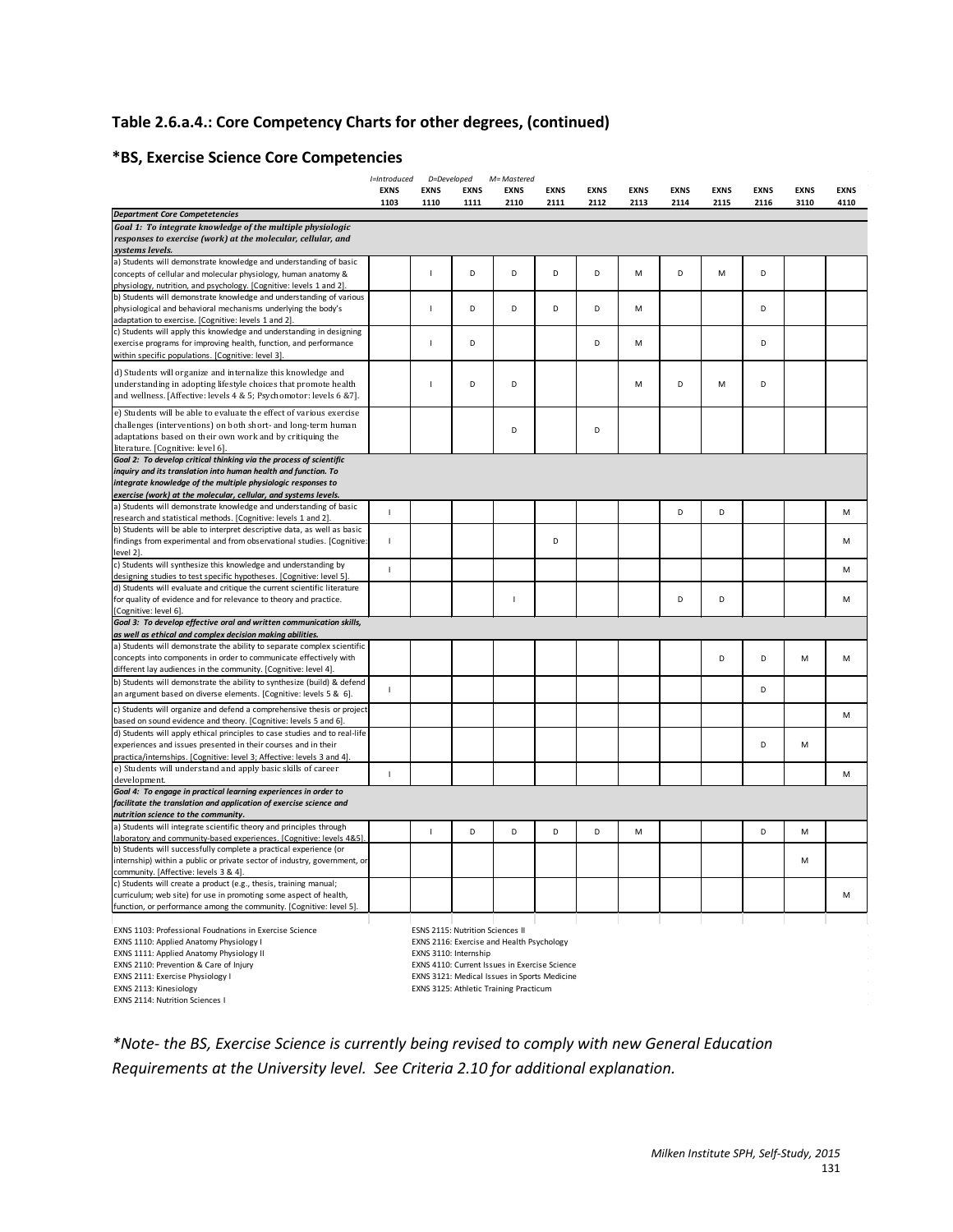**2.6.b.Identification of a set of competencies for each concentration, major or specialization (depending on the terminology used by the school) identified in the instructional matrix. The school must identify competencies for all degrees, including graduate public health professional degrees, graduate academic degrees, graduate other professional degrees, as well as baccalaureate public health degrees and other bachelor's degrees.**

Over the past three years, Dean DeLoia has provided faculty training and guidance on the development of competencies related to program mission, vision and values and to student learning outcomes. Competency charts for each specific program are available in *ERF 2.6.1.: Curricular Maps: Program-Specific.* Where departments offer multiple tracks for a degree, we have included department-specific competencies.

**2.6.c. A matrix that identifies the learning experiences (e.g. Specific course or activity within a course, practicum, culminating experience or other degree requirement) by which the competencies defined in Criteria 2.6.a and 2.6.b. are met. If these are common across the school, a single matrix for each degree will suffice. If they vary, sufficient information must be provided to assess compliance by each degree and concentration. See CEPH Data Template 2.6.1.** 

CEPH Data Template 2.6.1, outlining competencies by program, is provided as indicated above (see 2.6.b). The syllabi for required coursework include specific learning outcomes mapped to each applicable competency. Syllabi are included in *ERF 2.6.c.: Syllabi: Required Courses*. The Schedule of classes for the last three academic years is also included in *ERF 2.6.c.: Schedule of Classes*.

# **2.6.d. An analysis of the completed matrix included in Criterion 2.6.c. If changes have been made in the curricula as a result of the observations and analysis, such changes should be described.**

Over the past several years, program directors and other faculty have been meeting to review curricula and develop curricular maps for all degree programs. As a result, every program now has a detailed curricular map, with competencies and learning objectives detailed, as well as the level to which a concept is explored (introduce, develop or master). We have also changed the syllabus template used for the School, so that all required course syllabi must include learning objectives mapped to the program competencies.

Review of the core is under the domain of the School's Curriculum Committee. In summer 2012, we created working groups to evaluate the MPH core. As a result of these groups, we deleted two twocredit core classes; PUBH 6005 (Policy Approaches to Public Health) and PUBH 6008 (Management Approaches to Public Health) and added PUBH 6006, a new, three-credit course (Management and Policy Approaches). This course is currently being reviewed by the Department of Health Policy and Management's Curriculum Committee. This past year we have had three working groups evaluating the following criteria: 1) qualitative methods requirements; 2) quantitative methods courses; and 3) undergraduate offerings.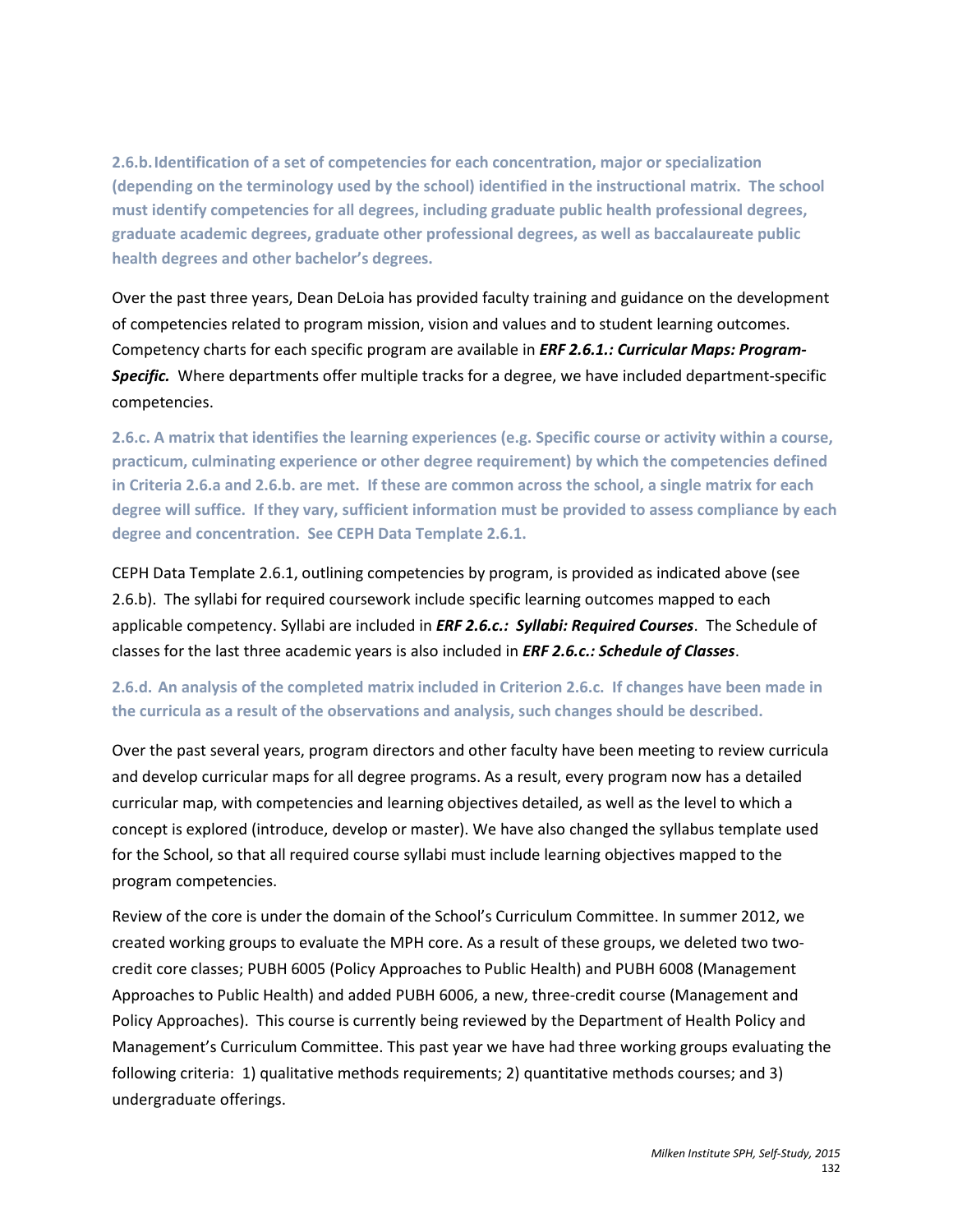In short, curricular review and revision is an ongoing and continuous process. Each department and the School have a curriculum committee that routinely reviews course offerings, course evaluations and programmatic objectives and competencies. As needed, we add *ad hoc* working groups to focus on specific topics (as noted above).

An example of an ad hoc group is the MPH@GW advisory committee. This group was formed when we decided to launch the online program, which spans all departments. This group met throughout the first two years of the program to help design curricular goals, discuss faculty resource issues and help develop the practicum and culminating experiences. Now that we have an Assistant Dean for MPH programs, this group will be dissolved and be replaced with a permanent standing committee for the MPH program that was approved by the Faculty Assembly in September, 2015. There are currently no other education-focused *ad hoc* committees.

# **2.6.e.Description of the manner in which competencies are developed, used and made available to students.**

## **MPH Core Competencies**

The MPH core has traditionally been under the domain of the School-wide Curriculum Committee, which is charged with periodic review of the core classes and the core content. In addition to these periodic reviews, the Curriculum Committee also responds to workforce needs in the field and implements curricula changes accordingly. Moreover, the entire MPH core was reviewed by seven independent working groups in 2013. The results of this review were to: 1) to combine two two-credit courses into one three-credit course, thus opening up an additional credit for elective coursework; and 2) to change the focus of PUBH 6001 (*Biological Basis of Disease*) to include more depth in the major determinants of health in the developed and developing worlds. Starting in fall of 2015, the new Assistant Dean of MPH Programs will oversee an MPH advisory group, which will assume responsibility for the core and submit any requested revisions to the school-wide curriculum committee, thus providing another layer of consistent review for the MPH core courses.

#### **Program-specific Competencies**

Competencies for each program were developed over the past two academic years at the program or department level. Prior to this, programs did not have a curricular map. The Associate Dean for Academic and Student Affairs conducted multiple workshops for program directors and departmental curriculum committees regarding how to develop Mission, Vision, Values and Competencies for the various MPH tracks. Following these workshops, the departmental Curriculum Committees then developed the competencies and curriculum maps for each program. Once developed, the school-wide Curriculum Committee updated the syllabus template to include everything from mapping of each core and program-specific course-learning objective to programmatic competencies. For programs not housed in a single department, working groups developed the competencies and curriculum maps. Now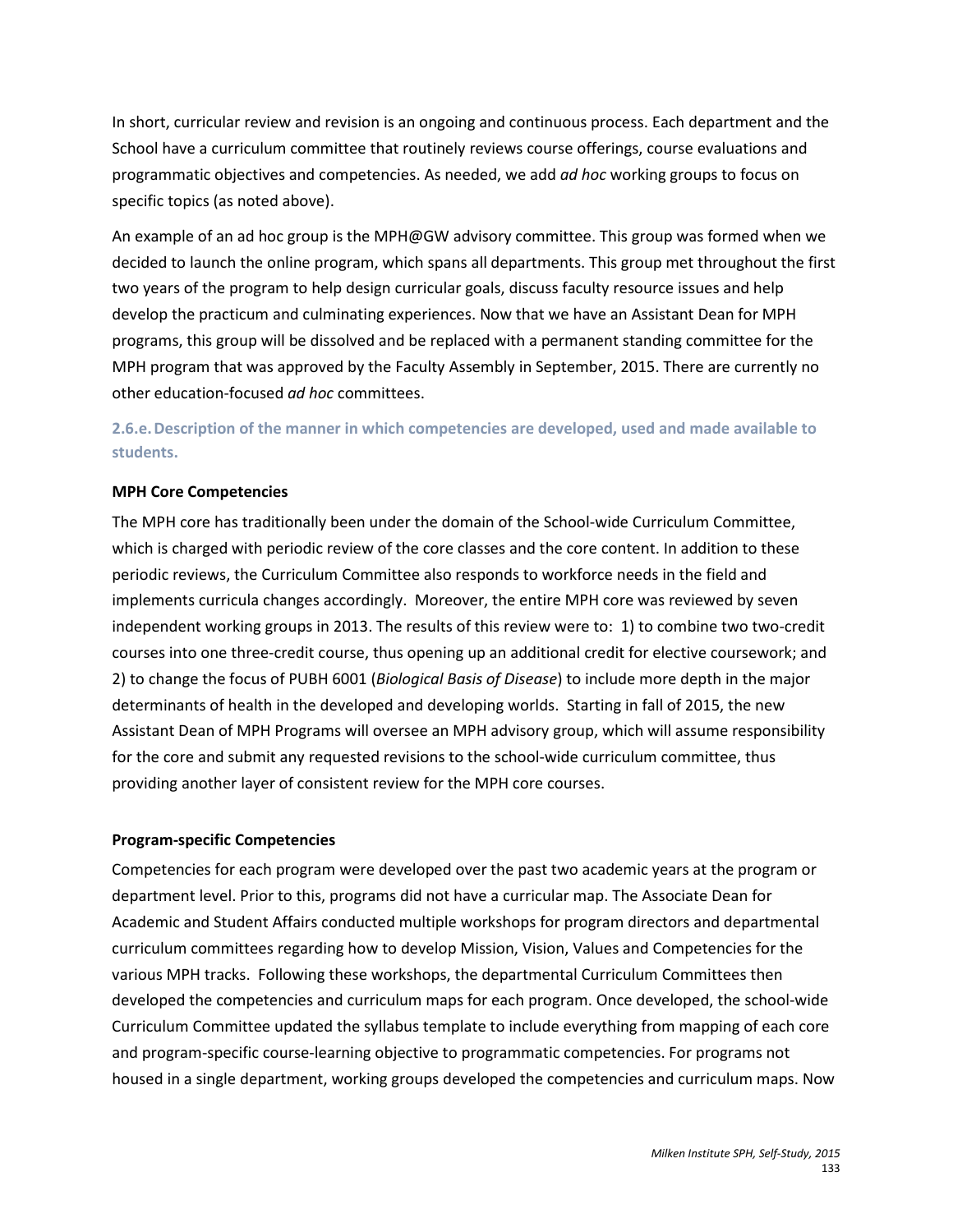that the curriculum maps and competencies are developed, departmental curriculum committees review on an annual basis.

Each department has a curriculum committee that reviews the programmatic level curriculum, conducts curricular mapping, and review. All departments also have monthly faculty meetings to discuss general business and end of the school year curriculum review. In addition, there is an undergraduate committee for the BS, Public Health program and another for the BS, Exercise Science programs.

Once every five-to-seven years, each department undertakes a major self-study review, which consists of: 1) a year long process of departmental review and writing a self-study document; 2) review by an external review committee, including a written report of findings and suggestions; 3) departmental written response to the site visitors report; and 4) Dean's comments and full report presented to the Provost.

All program descriptions (program guides), with stated competencies, are available to students through our website.

# **2.6.f. Description of the manner in which the school periodically assesses changing practice or research needs and uses this information to establish the competencies for its educational programs.**

Members of the school are actively engaged in ASPPH activities, dean's retreats, working groups, etc. to stay informed of trends in public health practice and education. Significant ASPPH reports are discussed with school leadership to determine our response. The school has a research committee that meets monthly to advise the dean on research resources, faculty development and any challenges. The Executive Advisory Committee meets monthly to discuss important matters affecting the school.

**2.6.g. Assessment of the extent to which this criterion is met and an analysis of the school's strengths, weaknesses and plans relating to this criterion.**

## This criterion is met.

#### **Strengths:**

- Every program and track has a detailed curricular map.
- There are many levels of programmatic and curricular review.
- We have established collaborative and inclusive processes for review and strategic planning.
- Descriptions of competencies are easily available to both students and faculty.
- Competencies and curriculum are informed by professional and academic standards of professional organizations.

#### **Challenges:**

• Changing the culture of departmentally driven MPH tracks to a more integrated, school-wide approach to the MPH degree.